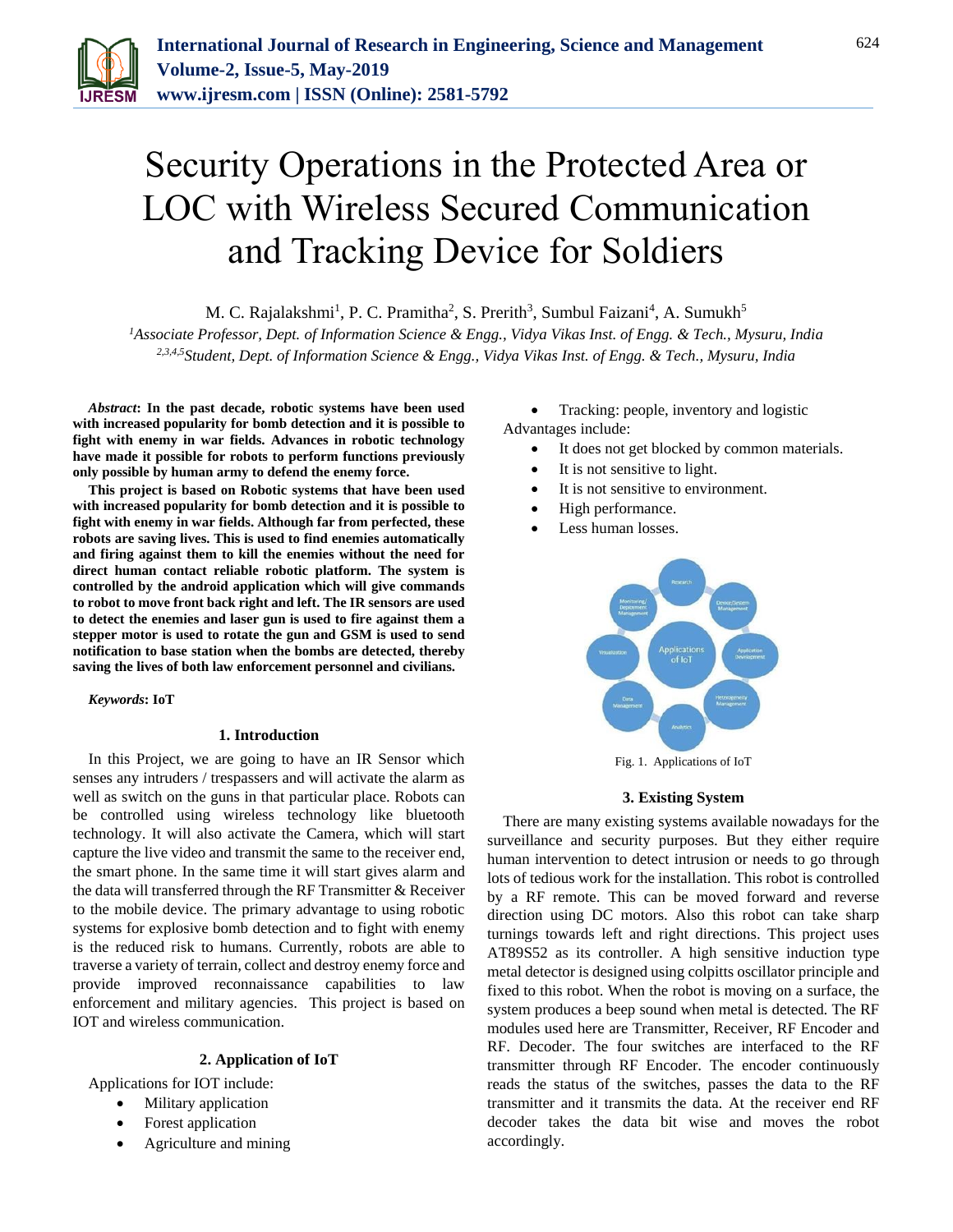



Fig. 1. Transmitter block diagram in existing system

#### *Drawback:*

Transmitter part is an extra hardware module which increases the cost.

#### **4. Proposed System**

Considering all the weak security measures exists to detect or prevent the intrusion, we propose a method to develop a security operation in LoC area with wireless secured communication tracking system for soldiers.

- It includes video / audio color security camera wireless and we can use this Video Color Security Camera with Audio in the application.
- It has the Smallest Camera with Transmitter & Receiver and Video Surveillance for Security and also High Resolution - Color Wireless & Cordless Camera with Clear Audio Output.
- Easy Start Process, Continuous Monitoring, Excellent Resolution.
- Can Gather Sensitive Information while Handling Materials, Fire Fighting, Night Time Operations
- To Transmit Live Video



Fig. 3. Block diagram of proposed system

This Project is a IR & camera based security system for protected areas & borders, which senses the Intruders, trespassers and transfer video to other end. For confirmation in this Project, we are going to have an IR Sensor which senses any intruders / trespassers and will activate the alarm as well as

switch on the guns in that particular place. In this project we will shoot the intruder when he cross the border, the bullet is equipped with a gps facility if the intruder escapes then we can track him with the help of ARM 11 devices or smartphone.

It will also activate the Camera, which will start capture the live video and transmit the same to the receiver end, the smart phone. In the same time it will start gives alarm and the data will transferred through the RF Transmitter & Receiver to the mobile device.



#### **5. Implementation**

## *A. Software Requirements*

#### *1) Eclipse*

Eclipse is an integrated development environment used in computer programming, and is the most widely used Java IDE. It contains a base workspace and an extensible plug-in system for customizing the environment. Here in our system, eclipse is used to write embedded JAVA and to build Android applications.

#### *2) Flash Magic Burner Software*

Flash Magic is a PC burner tool for programming flash memory based microcontroller using serial or Ethernet protocol built by NXP. This tool helps the developer to easily burn the hex file generated by the embedded software like Keil µvision for 8051 and ARM microcontrollers.

# *3) Android SDK*

A software development kit that enables developers to create applications for the Android platform. The Android SDK includes sample projects with source code, development tools, an emulator, and required libraries to build Android applications. Our system need Android SDK 1.5 or above to run the system.

## *B. Hardware Requirements*

#### *1) Camera*

Night vision is the ability to see in a dark environment. Whether by biological or technological means, night vision is made possible by a combination of two approaches: sufficient spectral range, and sufficient intensity range. Humans have poor night vision compared to many animals, in part because the human eye lacks a tapetum lucidum.

The list below shows some of the features,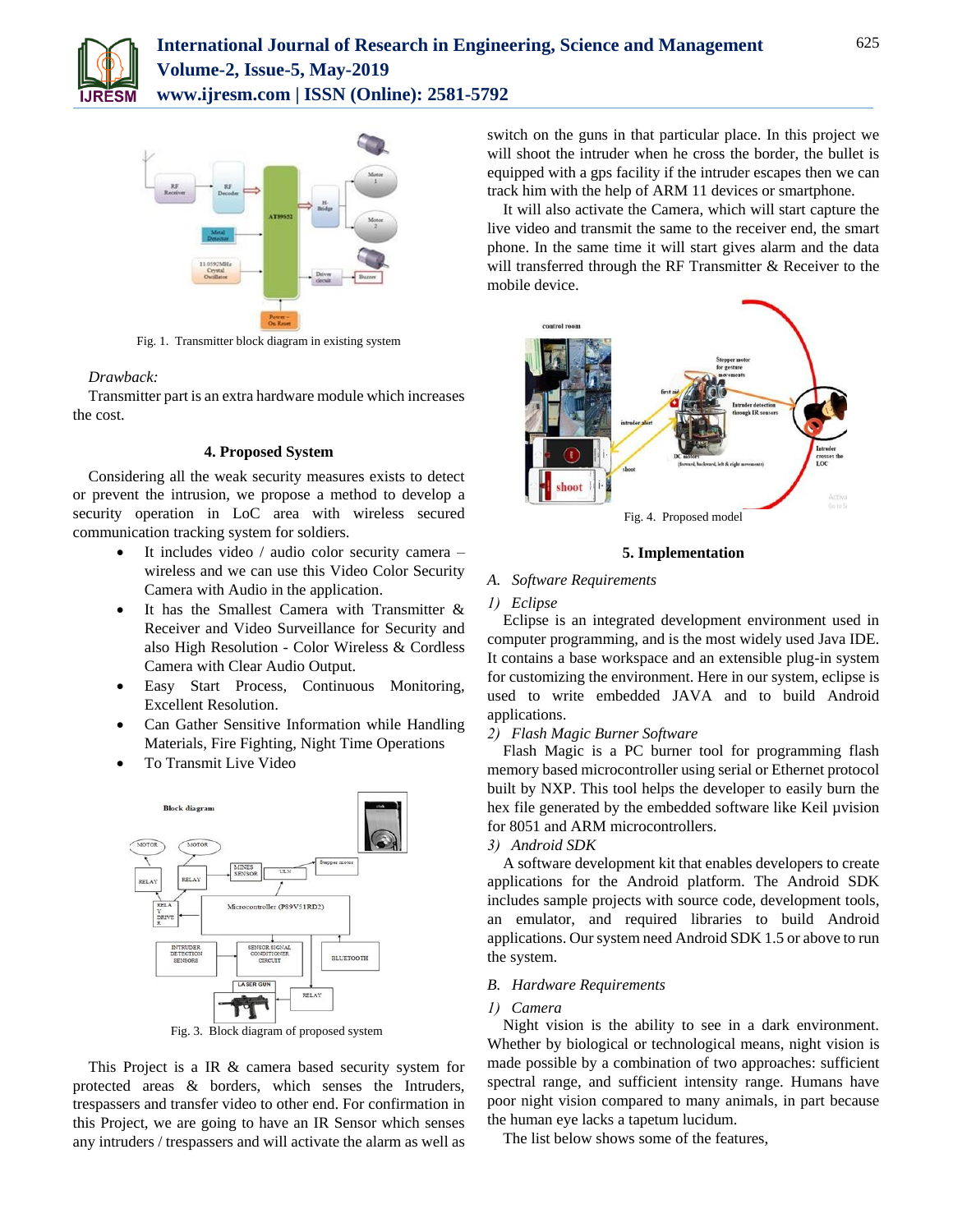

- Color camera CMOS.
- Power requirement 50mw.
- Receiver A/V fine tuning type.
- System output NTSC
- Transmitting Frequency 2.4GHz

# *2) DC Motor Driver*

The L298 is a popular motor driver IC that is usable from 6 to 50V, at up to 4A total output current. By itself, the IC is somewhat difficult to wire and use, but the Compact L298 Motor Driver makes it much more convenient to use.

# *3) Micro controller - P89V51RD*

The P89V51RD2 is an 80C51 microcontroller with 64 kB Flash and 1024 bytes of data RAM. A key feature of the P89V51RD2 is its X2 mode option. The design engineer can choose to run the application with the conventional 80C51 clock rate (12 clocks per machine cycle) or select the X2 mode (6 clocks per machine cycle) to achieve twice the throughput at the same clock frequency. Another way to benefit from this feature is to keep the same performance by reducing the clock frequency by half, thus

- Dramatically reducing the EMI.
- The Flash program memory supports both parallel programming and in serial In-System Programming (ISP). Parallel programming mode offers gang- programming at high speed, reducing programming costs and time to market. ISP allows a device to be reprogrammed in the end product under software control. The capability to field/update the application firmware makes a wide range of applications possible.
- The P89V51RD2 is also In-Application Programmable (IAP), allowing the Flash program memory to be reconfigured even while the application is running.
- *4) Power supply 5v DC – 7805*

7805 is a three terminal linear voltage regulator IC with a fixed output voltage of 5V.

# *5) Liquid crystal display*

LCD (liquid crystal display) is the technology used for displays in notebook and other smaller computers. Like lightemitting diode (LED) and gas-plasma technologies, LCDs allow displays to be much thinner than cathode ray tube (CRT) technology.

*6) GSM Modem*

The GSM (Global System for Mobile communication) module consists of GSM modem. It is a standard developed by the European telecommunication standard institute to describe protocols for digital cellular networks used by mobile phones. It accepts SIM cards, and operates over a subscription to a mobile operator, just like mobile phones.

## *7) Serial Communication-MAX 232*

In Telecommunication and data transmission, serial communication is the process of sending data one bit at a time, sequentially, over a communication channel or computer bus. This is in contrast to parallel communication, where several bits are sent as a whole, on a link with several parallel channels.

MAX 232 is an integrated circuit which converts the signals from the RS232 serial port to the proper signal which are used in the TTL compatible digital logic circuits. It can convert the signals like RX, TX, CTS, and RTS and it is a dual driver/receiver.

# *8) GPS Receiver*

A GPS navigation device, GPS receiver, or simply GPS is a device that is capable of receiving information from GPS satellites and then to calculate the device's geographical position. Using suitable software, the device may display the position on a map, and it may offer directions.

*9) Stepper motor (60rpm)*

A stepper motor or step motor or stepping motor is a brushless DC electric motor that divides a full rotation into a number of equal steps.

#### *10) Buzzer*

A buzzer or beeper is an audio signaling device, which may be mechanical, electromechanical, or piezoelectric (piezo for short). Typical uses of buzzers and beepers include alarm devices, timers, and confirmation of user input such as a mouse click or keystroke.

## *11) DC motor*

A DC motor is any of a class of rotary electrical machines that converts direct current electrical energy into mechanical energy. The most common types rely on the forces produced by magnetic fields. Nearly all types of DC motors have some internal mechanism, either electromechanical or electronic, to periodically change the direction of current flow in part of the motor.

## *12) Sensors: IR sensor*

An infrared sensor is an electronic device that emits in order to sense some aspects of the surroundings. An IR sensor can measure the heat of an object as well as detects the motion. These types of sensors measures only infrared radiation, rather than emitting it that is called as a passive IR sensor. *13) PIR*

A passive infrared sensor (PIR sensor) is an electronic sensor that measures infrared (IR) light radiating from objects in its field of view. They are most often used in PIR- based motion detectors. PIR sensors are commonly used in security alarms and automatic lighting applications. PIR sensors detect general movement, but do not give information on who or what moved. For that purpose, an active IR sensor is required.

## *14) Smoke detector*

A smoke detector is a device that senses smoke, typically as an indicator of fire. Commercial security devices issue a signal to a fire alarm control panel as part of a fire alarm system, while household smoke detectors, also known as smoke alarms, generally issue a local audible or visual alarm from the detector itself.

## *15) Bomb Detector*

For bomb detection, a metal detector is used. A metal detector is an electronic instrument which detects the presence of metal nearby. Metal detectors are useful for finding metal inclusions hidden within objects, or metal objects buried